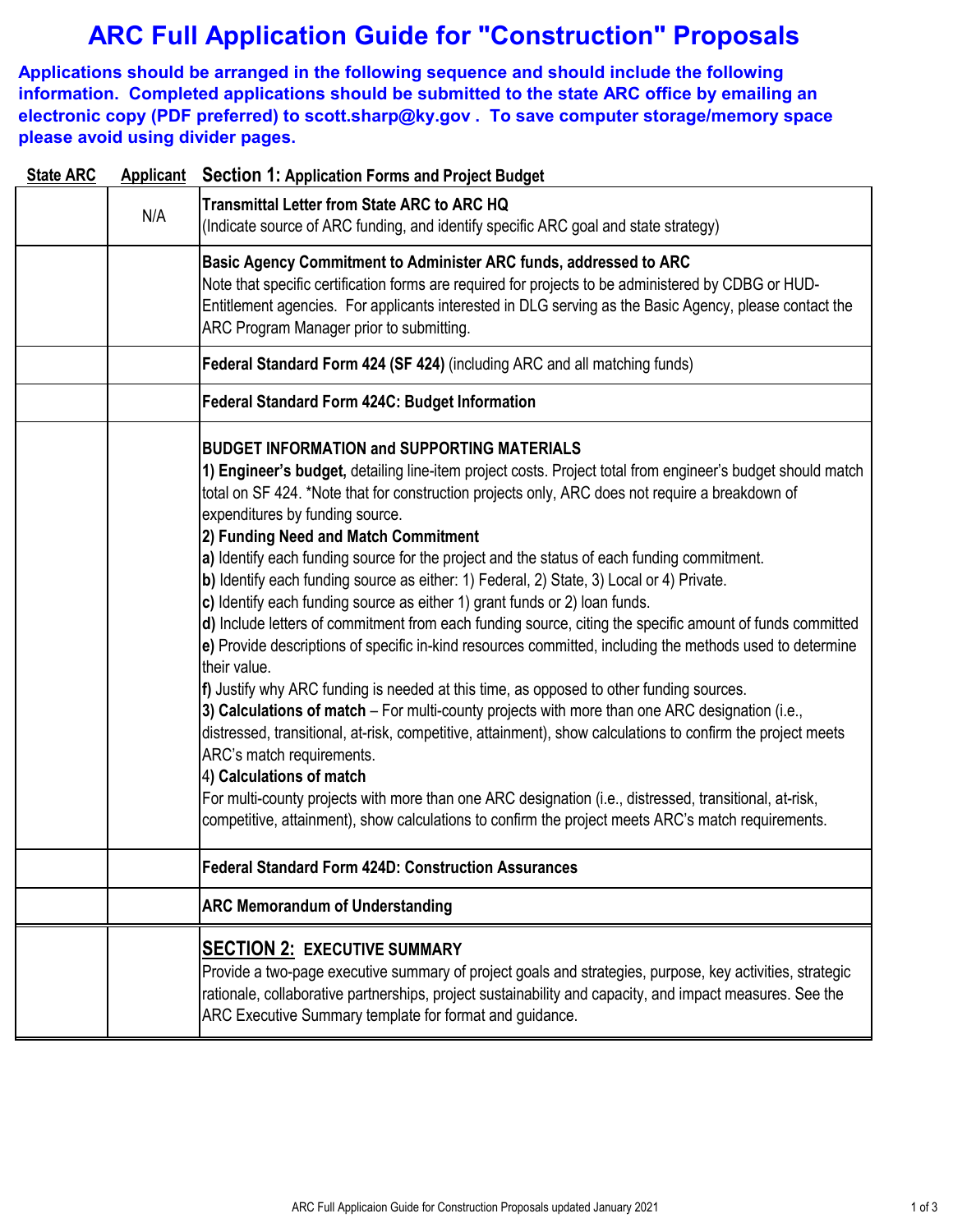# **SECTION 3: PROPOSAL NARRATIVE**

(suggested length 5-8 pages, please number pages)

**1) Goals & Strategies** – (refer to state's Strategy Statement for the current year).

**a)** Identify the primary ARC goal and objective the project will address.

**b)** Identify and quote the primary ARC State Strategy the project will address.

## **2) Purpose, Description & Rationale** –

**a)** Provide a one-sentence statement describing the primary purpose of the project, in terms of the activity and its ultimate outcome, e.g., "To create jobs and encourage future development by extending sewer service to homes and businesses."

**b)** Describe specific problems or issues the project will address and how these issues impact the community.

**c)** Provide a Preliminary Engineering Report, architect's report, or other detailed description of all major construction components. Include details such as linear feet to be constructed, square footage built, acreage served, timelines for starting and completing each component, and alternative approaches that were considered.

**d)** Identify who will own improvements and provide maintenance for the completed project.

**e)** Provide evidence of local demand for the project such as letters from key stakeholders, customer data, etc

**f)** For residential service projects in non-distressed counties, address how the project meets the "Policy for Residential Infrastructure Projects" in ARC's Project Guidelines. Include letters or other documentation from state health/environmental agencies if relevant.

**g)** For industrial sites or community facilities, describe approaches to marketing the project to potential users and beneficiaries, including strategic sectors to be pursued and an explanation of who will be responsible for marketing activities.

**h)** Consistent with ARC's Project Guidelines, discuss any efforts that may have been made to improve the energy efficiency of the project when compared to similar projects, and any inclusion of green building practices.

**i)** Describe how the project will ensure access to advanced telecommunications services by incorporating telecom features or allowing for future telecom infrastructure.

**3) Relation to Other Local/Regional Activities** – Describe the extent of collaboration with other local community, state, regional, and federal partners in the development of the proposal. In what way does the proposed activity represent progress toward fulfillment of a regional strategy (e.g. Comprehensive Economic Development Strategy (CEDS), local visioning process, etc.)?

# **4) Geographic Area** –

**a)** Identify all counties and census tracts where the project will be physically located.

**b**) Identify the counties (or census tracts if less than county-wide) included in the project's service area.

**c)** Attach area map(s) with the project's service area clearly marked, and detailed maps or schematics that show the route of utility systems, diagrams of building sites, and floorplans of buildings to be constructed

# **5) Benefits and Performance Measures** -

**a)** State outputs and outcomes in absolute numerical terms per ARC's performance measurement guidance.

**b)** Describe other benefits likely to result from the project's construction, such as reduced operating costs due to greater energy efficiency, expanded system capacity, resolution of compliance problems, impact on long-term economic development potential, or anticipated spin-off results.

**c)** Attach letters documenting private sector commitments of jobs retained, jobs created, and leveraged private investment (LPI) when applicable.